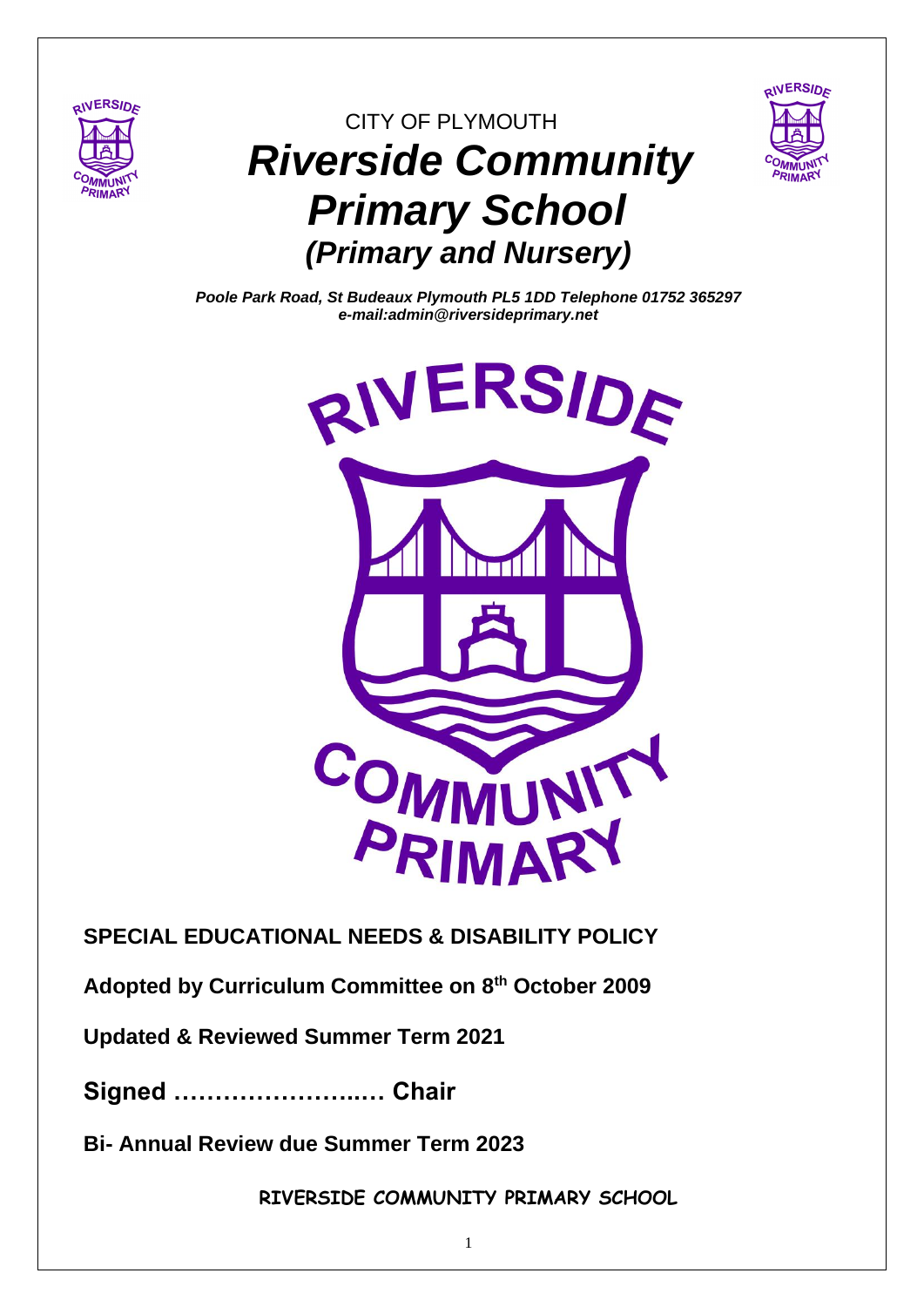## **SPECIAL EDUCATIONAL NEEDS AND DISABILITY POLICY**

## **AIM**

The primary aim of the school's SEND policy, is to ensure that all children feel themselves to be valued and fulfilled members of the school community. All, from the least to the most able, make progress and are helped to reach their full potential.

## **RATIONALE**

The SEND policy reflects the school's philosophy that every child is an individual who has a right to be provided with a supportive context in which he/she can develop his/her potential to the full, regardless of age, background, race, aptitude or physical difficulties.

Inclusion is practised and diversity acknowledged.

Some children will have special needs that are temporary, others more significant and ongoing. The school adopts a holistic approach, appreciating that children may experience not only academic difficulties, but also have physical, emotional and social needs. There are complexities of need.

Meeting these needs is therefore a shared responsibility, involving all staff, both teaching and non-teaching, parents/carers and, where necessary, the expertise and advice of external professionals and the Local Authority.

## **OBJECTIVES include:-**

- Early intervention and assessment of special educational needs and disability.
- Working collaboratively with parents/carers.
- Ensuring full access to all areas of the curriculum, planning differentiated work as necessary and matching resources to needs.
- Planning individual, small group activities, where appropriate, to reinforce learning or extend the more able.
- Developing self-esteem by providing teaching programmes with specific, attainable, measurable targets, thus engendering a sense of achievement and inbuilt success.
- Setting high expectations for children with SEND.
- Highlighting / nurturing each child's strengths.
- Valuing / celebrating achievements, however small.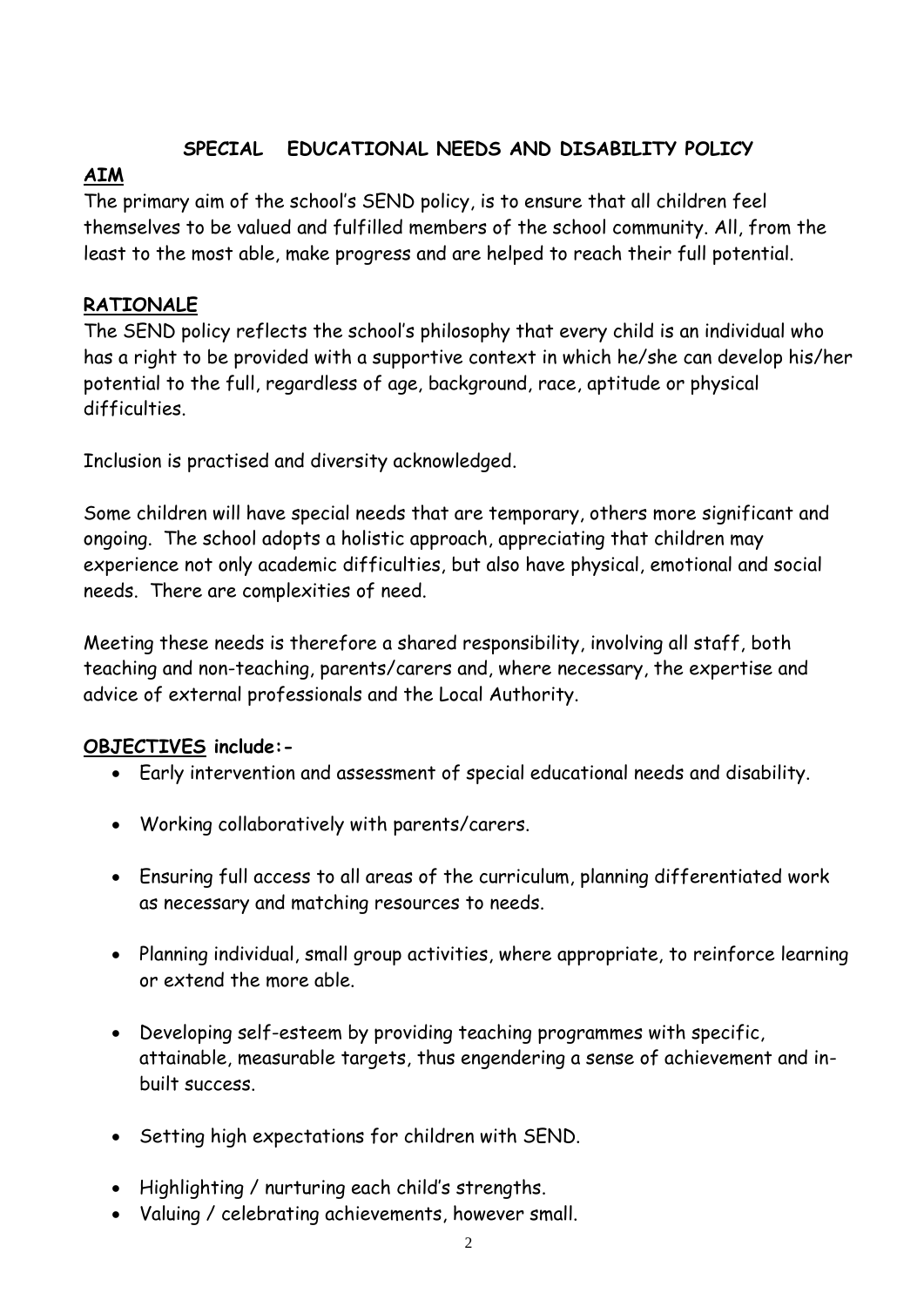- Promoting each child's personal, social, moral & cultural development.
- Developing, monitoring and improving the quality of SEND provision throughout the school through effective and consistent support.
- Implementing the procedures outlined in the 0 25 SEND Code of Practice 2014 (Children and Families Act 2014, Equality Act 2010)

The arrangements for co-ordinating the educational provision for pupils with SEND is the responsibility of the Head Teacher & Governors.

The School's appointed Governing Body appoints a Link Special Educational Needs Governor annually

The School's Inclusion Co-ordinator is Mrs Ann Warren

[0.9 fte Monday, Tuesday, Wednesday, Thursday & Friday am]

#### **The Role of the School's Inclusion Co-ordinator**

Mrs Warren has responsibility for co-ordinating the SEND provision within the school liaising with both teaching and non-teaching staff, parents/carers and external agencies to ensure that special educational needs are being met.

As part of the Inclusion Co-ordinator's responsibilities, the following actions take place:

- An Inclusion Register (PLASC) is kept by the Inclusion Co-ordinator. High mobility gives rise to constant changes. This gives names, dob, the nature of a child`s difficulties and whether the child is classed as SEND support or has an EHCP (Education, Health, Care Plan.)
- Each class teacher has his/her own yellow Inclusion File in which individual plastic wallets are kept for the records of each child for whom specific action is being taken. These include I.E.P.s/Reviews, reports from outside agencies and other schools. Duplicates are maintained in Mrs Warren's room.
- Pre-planned meetings and informal discussions supporting and liaising with parents.
- 6 (termly) meetings are held with all SEND TAs.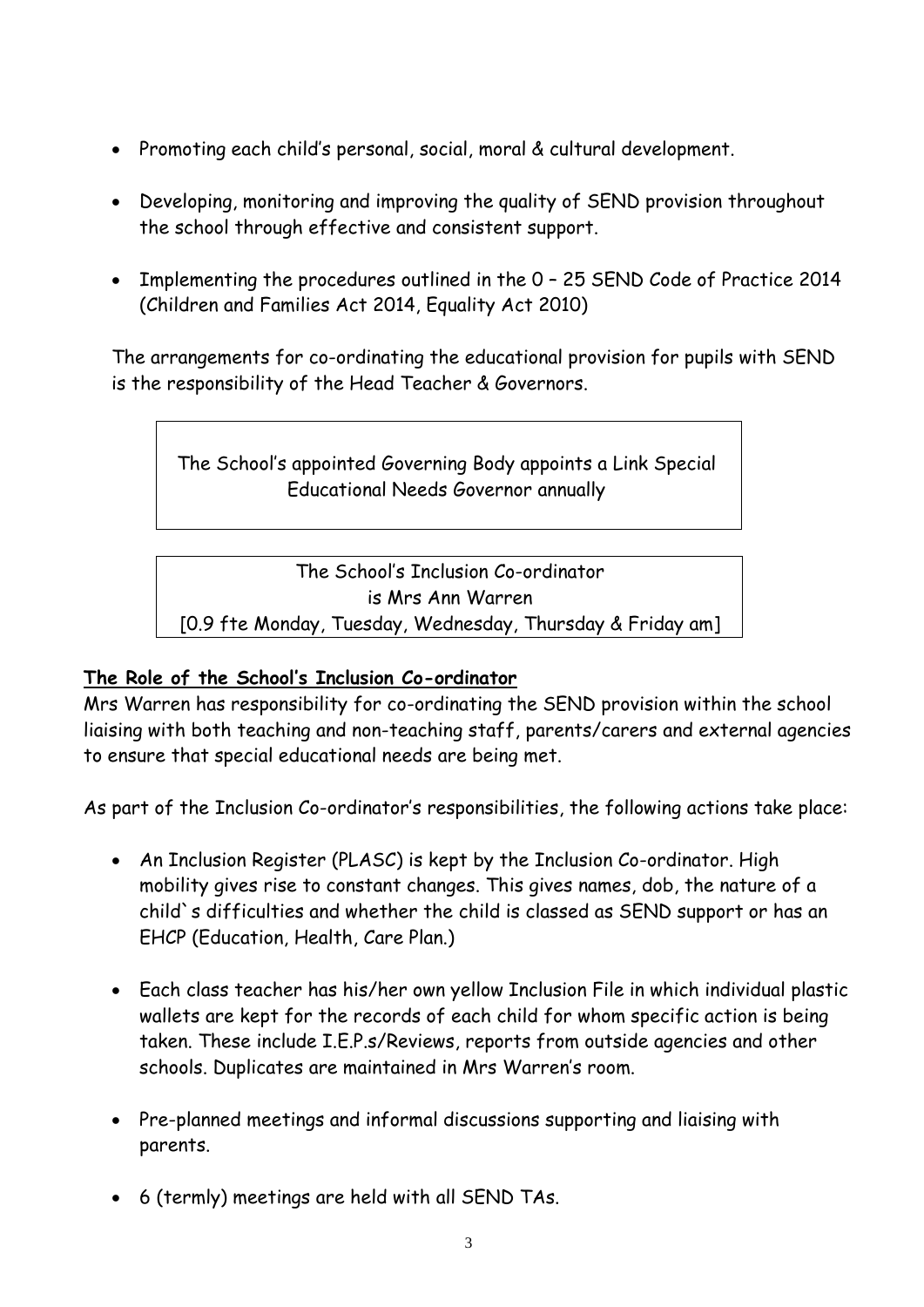- Weekly meetings with the Pastoral team which includes the Family Support Advisor, Pupil Support Tutor and SEND HLTA.
- Problems of a medical nature are discussed with families, the School Nurse or relevant outside medical agencies. This results in some children having a medical plan to meet their needs.
- Liaise with the Education Welfare Officer (EWO) and Deputy Head as appropriate.
- To monitor the work and progress of all SEND Children. (see monitoring section)
- To liaise with any Play/Art Therapists, and Counsellors from Plymouth Learning Partners.
- Liaise with external specialists such as the EP, Speech and Language therapists, HI, VI, SEND Strategic Advice and Support Team, The Communication Interaction Team, Social Services, ATAN and MAST, CAMHs, EHCP Coordinators, EHAT Coordinators, Colleagues at the CDC, CITEY team, GPs, Health Visitors, Family Support Advisors, The Gateway and FIIP.
- To carefully plan and implement the transition of pupils transitioning into or out of Riverside School. Care plans are written for medical needs. In addition we have an `in house` programme for SEND children moving year group.
- To ensure that Plymouth Online Directory (POD) has Riverside School`s SEND Local Offer kept up to date.

Permission from Parents/Carers is always sought before a child is referred to an external professional. They are encouraged to attend the assessment as appropriate and are kept informed as to outcomes. Literature pertaining to a wide range of specific problems is kept in Mrs Warren`s room and is available to both staff and Parents/Carers.

Parents/Carers are encouraged to participate fully in the education of their children through a range of both formal and informal opportunities. They are involved at every stage of the Code of Practice and encouraged to come into school to discuss any concerns with the appropriate staff.

They are advised, as necessary, of PIAS, Plymouth Information, Advice and Support for SEND.

#### **Implementation of the 0 – 25 SEND Code of Practice 2014**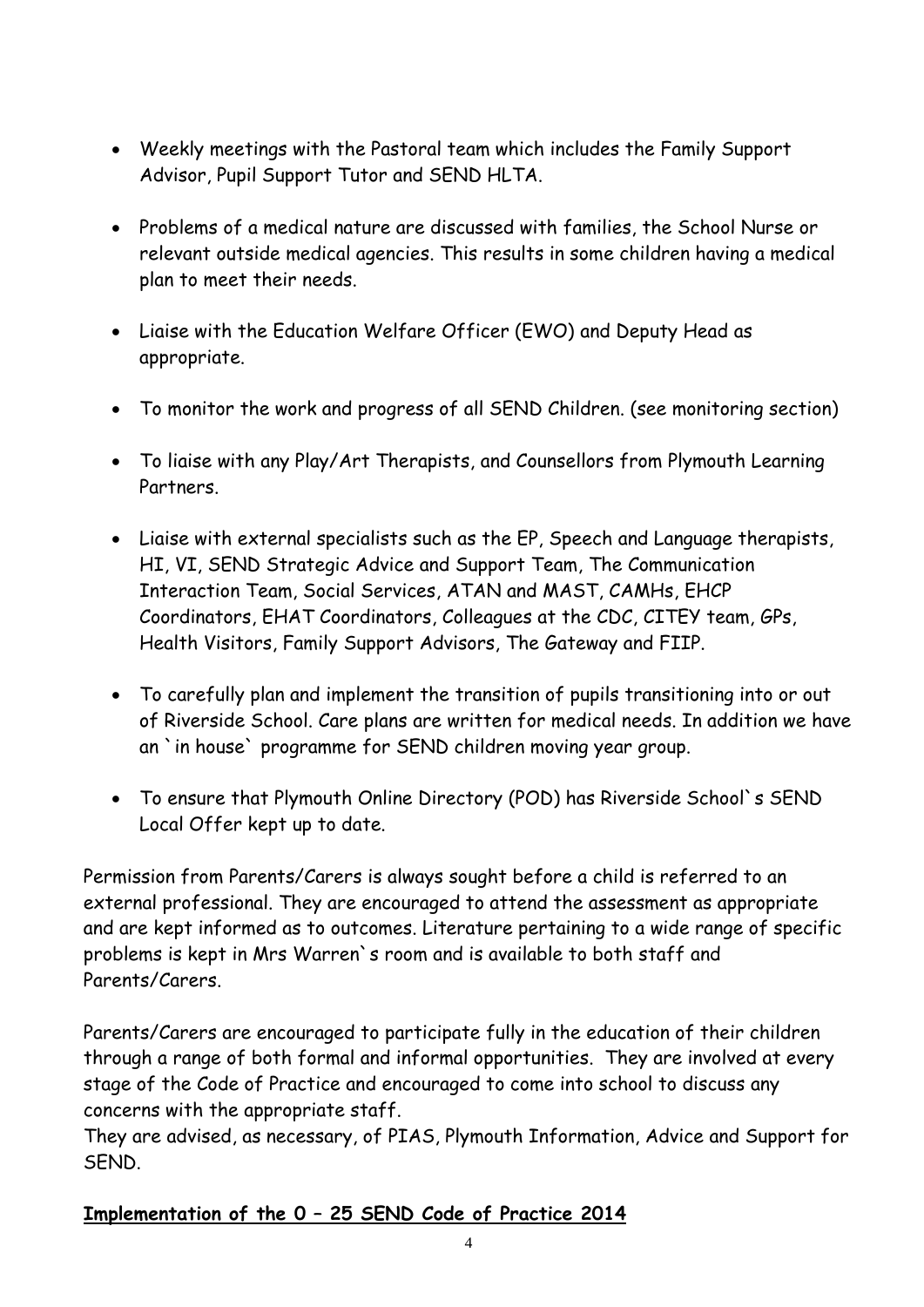Riverside School embraces the changes that the SEND code of Practice 2014 introduced. Formats for tracking pupils needs have been devised and are reviewed to ensure maximum efficiency.

**The Individual Education Plan (IEP)** will include the following:-

- The nature of the child's difficulties
- Assessment results
- The child's views (on a separate sheet)
- Action to be taken: Staff involved, frequency of support, strategies to be used.
- Any advice from external agencies
- The setting of specific targets
- Comments from Parents/Carers and home input
- Review date

Where required SEND children have a progress book in which their IEP and more detailed target sheets are maintained. Any member of staff working with a child in these books records and dates targets which have been addressed. Children have ownership of their progress books and they are kept in their classroom. Both one-to-one and small group withdrawal are practised as is support in the classroom. Progress is reviewed three times a year or more frequently if necessary.

We operate a method of identifying children who are making below age expected progress. The InCo liaises with teaching staff as to whom requires an IEP and support. Consideration is given as to whether any further agencies need to be involved.

#### **Monitoring Progress**

Progress is monitored through:-

- Class / progress books / SEND records ongoing
- Meetings with teachers and TAs working with SEND children.
- IEP Reviews (three times a year)
- Reports from external specialists
- Annual EHCP Reviews
- SATs (Yrs 2 6) (pupil tracker)
- Termly assessment scores (PIRA and PUMA)
- Informal discussions as the need arises
- The Inclusion Co-ordinator liaises closely with the Nursery department. Early intervention takes place whenever appropriate in Foundation and Year 1. Referrals are made to Early Years Inclusion Service.
- Parents/Carers are informed and comments noted.

#### **Additional Support**